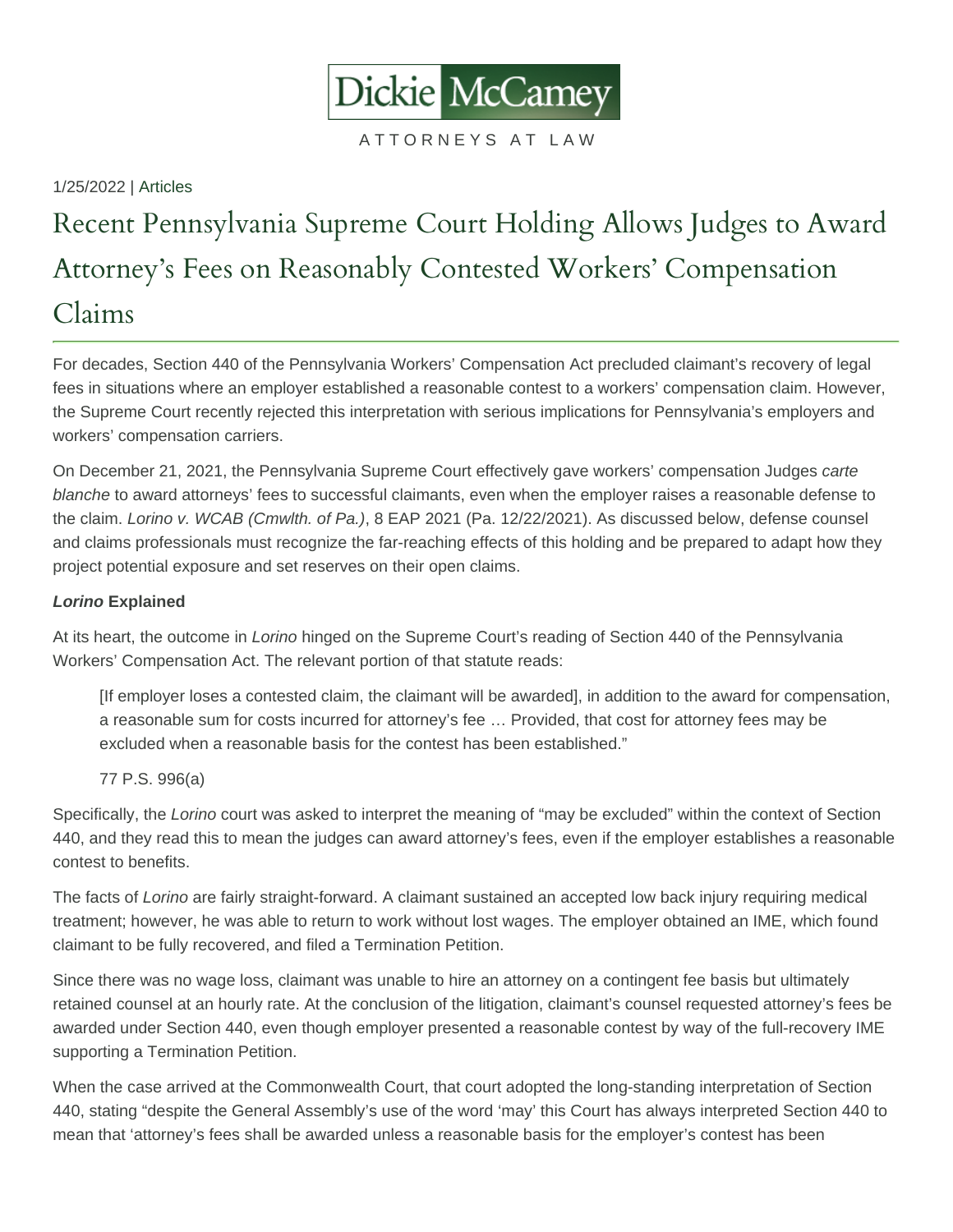established.'" Lorino, 1217 C.D. 2019 at 11.

Unfortunately, the Supreme Court rejected the Commonwealth Court's interpretation and held that the word "may" within the context of Section 440 was permissive, not mandatory.

Essentially, the workers' compensation Judges still have the option of precluding an award of attorney's fees when there is a reasonable contest; however, they are not required to do so. This is in contrast to the past, when Section 440 was treated as a "safe-harbor" against the imposition of attorney fees in reasonably contested cases.

## **Impact on Claims Handling**

In theory, this holding means that attorney's fees could be awarded on any case where the employer does not prevail. In practice, we expect, or at least hope, that the judges will exercise discretion in the application of Lorino.

For cases that are factually similar to Lorino itself, specifically no-lost time claims with ongoing medical treatment, we can expect most judges to award attorney's fees going forward. The bench is likely to invoke the "humanitarian purpose of the Act" and award fees in these cases because otherwise the claimant would be liable for those fees outof-pocket.

This affects employers and carriers, because, pre-Lorino, these medical-only cases could usually be guided towards resolution by obtaining a full-recovery opinion and filing a Termination Petition. Faced with the prospect of paying an attorney or defending the case on their own, many claimants would opt for the negotiating table. In turn, this would reduce litigation costs and provide a quicker resolution to the claim.

Now, in our post-Lorino world, the risks and costs of litigation have increased for the carrier. If a Termination Petition is filed to push resolution but ultimately denied, the carrier is faced with the imposition of claimant's attorney's fee on top of the ongoing medical exposure.

Even in more "traditional" cases involving legitimately contested claims for wage-loss, Lorino leaves the door open for judges to award attorney's fees essentially whenever they desire. Neither the statute nor case law provide any guidance as to when fees would appropriate and when they would amount to an abuse of discretion. Therefore, counsel and claims representatives must be cognizant of their venue and judge's tendencies, since the WCAB and appellate courts are likely to defer to the individual's judge's discretion even if it leads to dramatically different results from judge-to-judge and venue-to-venue.

We also can expect the claimant's bar to begin presenting evidence of financial hardship at trial on almost every claim. Obviously, their goal will be to present their client in a sympathetic light and convince the judge to award fees in order to "make them whole." In these cases, surveillance and/or an assets search may be warranted if there is a question as to whether claimant is being truthful about their financial situation.

Finally, in cases where an attorney's fee is ultimately awarded, defense counsel must be prepared with arguments to limit the damage. We can expect that the claimant's bar will bill exorbitant rates and hours in an effort to maximize fee awards. To this end, it is important to note that Section 442 of the Act limits any award to "reasonable" attorney's fees. This means that the judge should take a critical look at the fees request, and defense counsel should be ready to articulate why the averred fee should be reduced in the event of an award.

## **Conclusion**

From a claims handling perspective, this Decision is obviously less than ideal. This is especially true to cases that are factually similar to Lorino; however, this Decision has the potential to affect any workers' compensation case being decided in Pennsylvania. Defense counsel and claims representatives should be prepared.